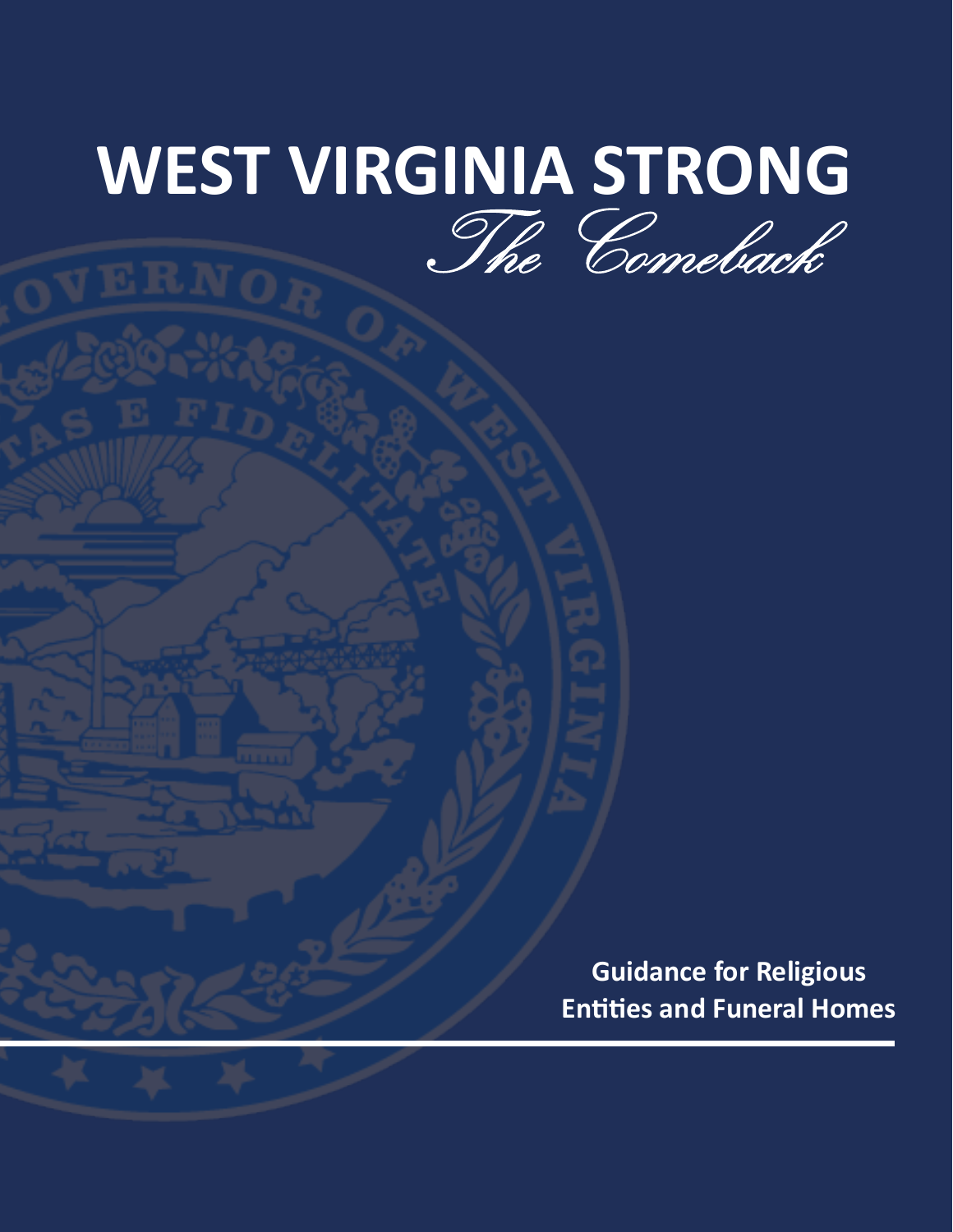## **Guidance for Religious Entities and Funeral Homes**

Per Governor Jim Justice's Executive Order 9-20, religious entities, including religious facilities, entities, groups, and religious gatherings, including weddings and funerals including funeral homes, are "essential business operations" and have been allowed to remain open and serve their community. These religious entities and institutions have, at all times, and will continue to be, urged to practice proper physical distancing.

Religious entities and institutions have been asked, wherever possible, to reduce the number of individuals attending in-person services by holding services online or in parking lots. To date, religious entities and institutions have served their communities well and worked to keep the citizens of West Virginia safe.

Under Gov. Justice's reopening plan, **West Virginia Strong —** *The Comeback*, religious entities and institutions are urged to keep up their good work. In order to do so, they should continue to conduct as many activities as possible remotely, including worship services and religious education, and to follow federal guidelines when providing services and activities in person. To the extent that any religious entity or institution cannot conduct services remotely, they are asked to conduct services and activities in accordance with federal, state, and local guidance for best practices. These best practices include the following:

- o Instruct sick employees, volunteers, and guests to stay home;
- o Practice physical distancing by maintaining appropriate distance (at least 6 feet) between people;
- o Maintain good hygiene by washing your hands frequently, using hand sanitizer, using your elbow to cover coughs, and not touching your face;
- o Implement environmental cleanliness and sanitation practices; and
- o Clean and disinfect work areas frequently.

See the CDC guidelines for preparing your community-based and faith-based organizations for COVID-19 at CDC.gov. Religious entities and facilities should also maintain contact with their respective denominational or faith community leaders for any additional concerns or guidance.